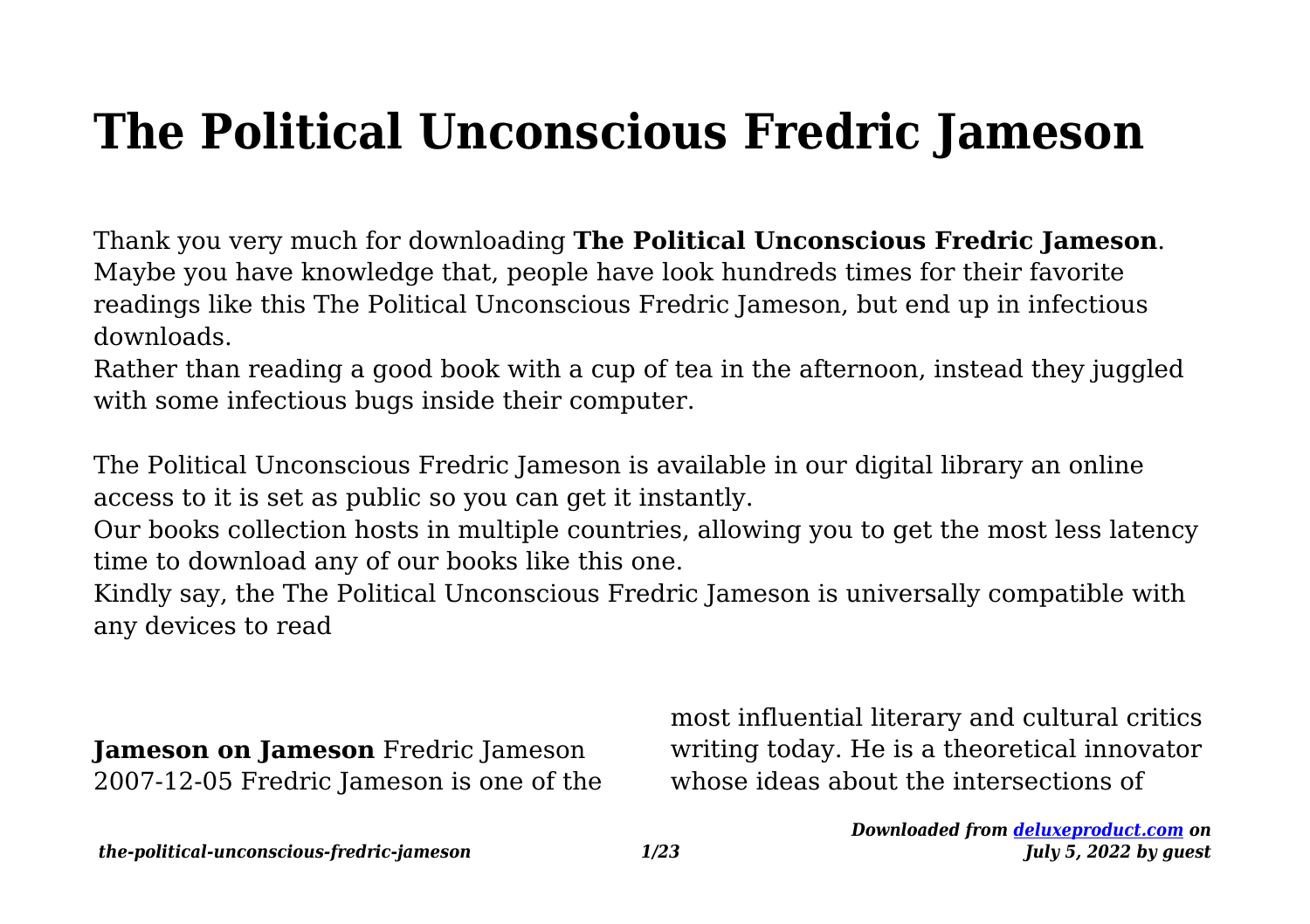politics and culture have reshaped the critical landscape across the humanities and social sciences. Bringing together ten interviews conducted between 1982 and 2005, Jameson on Jameson is a compellingly candid introduction to his thought for those new to it, and a rich source of illumination and clarification for those seeking deeper understanding. Jameson discusses his intellectual and political preoccupations, most prominently his commitment to Marxism as a way of critiquing capitalism and the culture it has engendered. He explains many of his key concepts, including postmodernism, the dialectic, metacommentary, the political unconscious, the utopian, cognitive mapping, and spatialization. Jameson on Jameson displays Jameson's extraordinary grasp of contemporary culture—architecture, art, cinema, literature, philosophy, politics, psychoanalysis, and urban geography—as

well as the challenge that the geographic reach of his thinking poses to the Eurocentricity of the West. Conducted by accomplished scholars from United States, Egypt, Korea, China, Sweden, and England, the interviews elicit Jameson's reflections on the broad international significance of his ideas and their applicability and implications in different cultural and political contexts, including the present phase of globalization. The volume includes an introduction by Jameson and a comprehensive bibliography of his publications in all languages. Interviewers Mona Abousenna Abbas Al-Tonsi Srinivas Aravamudan Jonathan Culler Sara Danius Leonard Green Sabry Hafez Stuart Hall Stefan Jonsson Ranjana Khanna Richard Klein Horacio Machin Paik Nak-chung Michael Speaks Anders Stephanson Xudong Zhang

Late Marxism Fredric Jameson 2007-01-17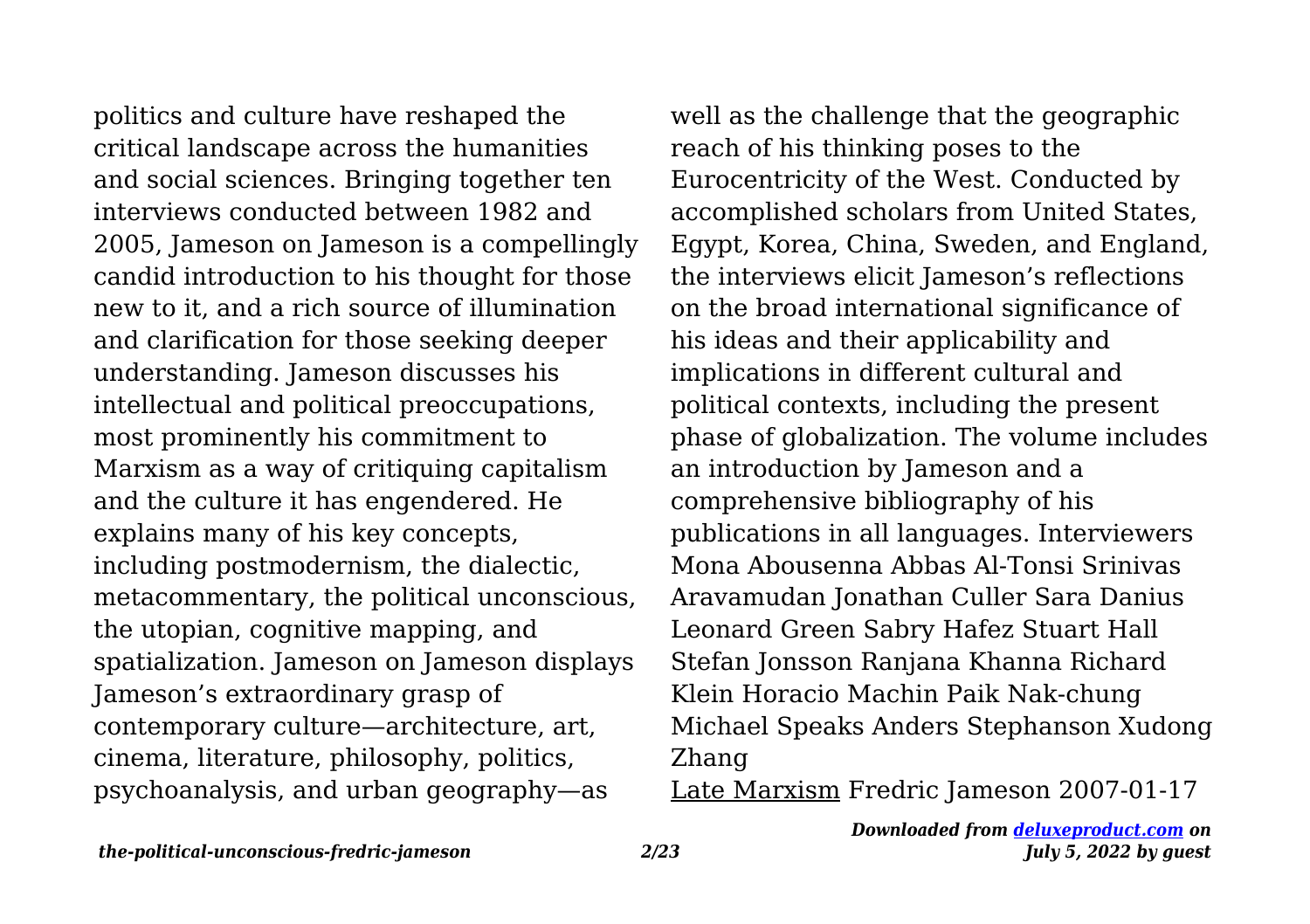In the name of an assault on "totalization" and "identity," a number of contemporary theorists have been busily washing Marxism's dialectical and utopian projects down the plug-hole of postmodernism and "post-politics." A case in point is recent interpretation of one of the greatest twentieth-century philosophers, Theodor Adorno. In this powerful book, Fredric Jameson proposes a radically different reading of Adorno's work, especially of his major works on philosophy and aesthetics: Negative Dialectics and Aesthetic Theory. Jameson argues persuasively that Adorno's contribution to the development of Marxism remains unique and indispensable. He shows how Adorno's work on aesthetics performs deconstructive operations yet is in sharp distinction to the now canonical deconstructive genre of writing. He explores the complexity of Adorno's very timely affirmation of philosophy — of its

possibility after the "end" of grand theory. Above all, he illuminates the subtlety and richness of Adorno's continuing emphasis on late capitalism as a totality within the very forms of our culture. In its lucidity, Late Marxism echoes the writing of its subject, to whose critical, utopian intelligence Jameson remains faithful. **A Singular Modernity** Fredric Jameson 2014-10-07 A major interpretation of the concepts of modernism and modernity. The concepts of modernity and modernism are amongst the most controversial and vigorously debated in contemporary philosophy and cultural theory. In this intervention, Fredric Jameson—perhaps the most influential and persuasive theorist of postmodernity—excavates and explores these notions in a fresh and illuminating manner. The extraordinary revival of discussions of modernity, as well as of new theories of artistic modernism, demands

*the-political-unconscious-fredric-jameson 3/23*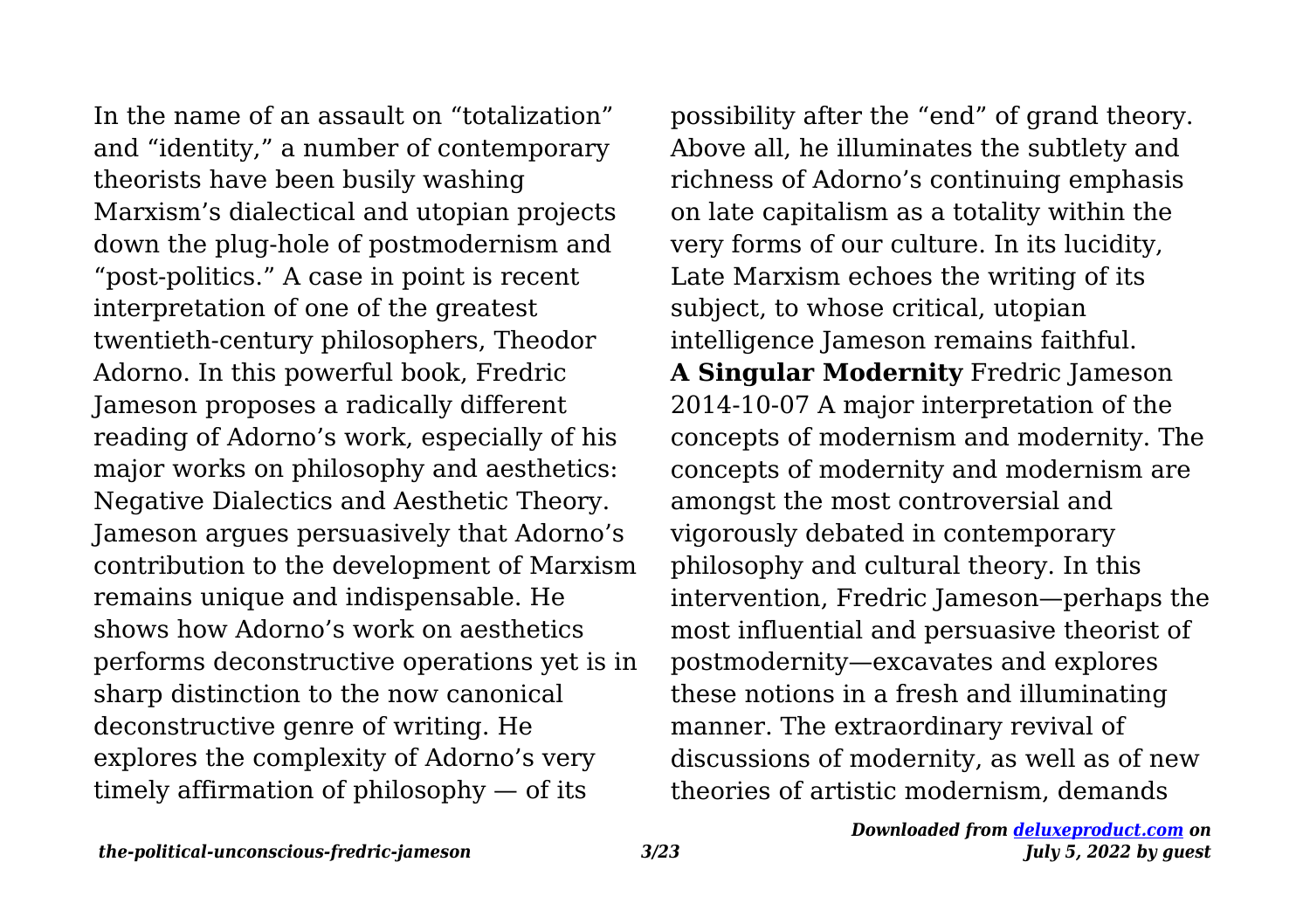attention in its own right. It seems clear that the (provisional) disappearance of alternatives to capitalism plays its part in the universal attempt to revive 'modernity' as a social ideal. Yet the paradoxes of the concept illustrate its legitimate history and suggest some rules for avoiding its misuse as well. In this major interpretation of the problematic, Jameson concludes that both concepts are tainted, but nonetheless yield clues as to the nature of the phenomena they purported to theorize. His judicious and vigilant probing of both terms—which can probably not be banished at this late date—helps us clarify our present political and artistic situations.

The Basic Writings of Bertrand Russell Bertrand Russell 2009-03-04 Featuring seminal work in the philosophies of mathematics and language, this comprehensive and assiduously edited collection also makes available his

provocative and controversial views on religion and international relations. Archaeologies of the Future Fredric Jameson 2005 In an age of globalization characterized by the dizzying technologies of the First World, and the social disintegration of the Third, is the concept of utopia still meaningful? Archaeologies of the Future, Jameson's most substantial work since Postmodernism, Or, the Cultural Logic of Late Capitalism, investigates the development of this form since Thomas More, and interrogates the functions of utopian thinking in a post-Communist age. The relationship between utopia and science fiction is explored through the representations of othernessalien life and alien worldsand a study of the works of Philip K. Dick, Ursula LeGuin, William Gibson, Brian Aldiss, Kim Stanley Robinson and more. Jameson's essential essays, including "The Desire Called Utopia,"

## *Downloaded from [deluxeproduct.com](http://deluxeproduct.com) on July 5, 2022 by guest*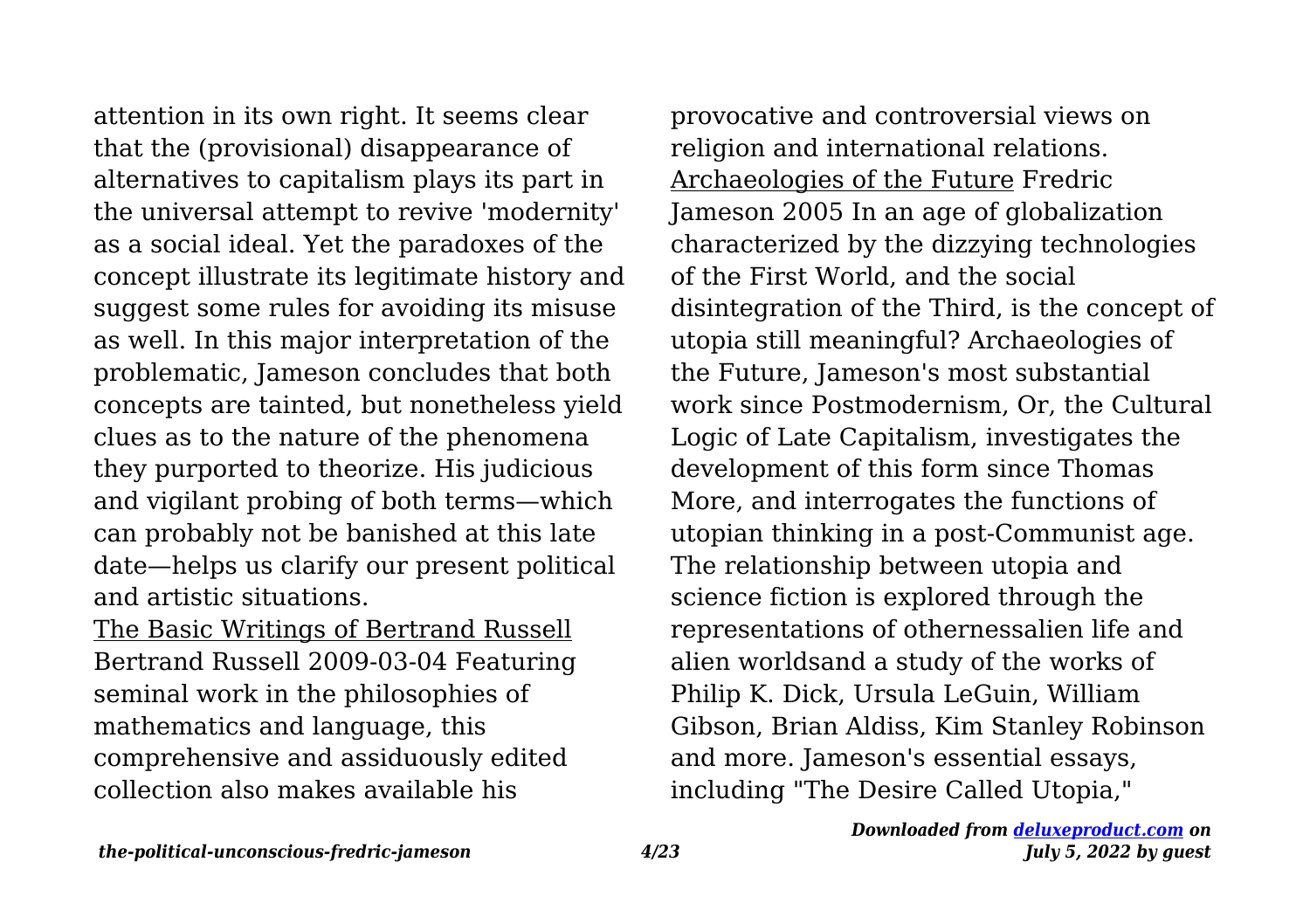conclude with an examination of the opposing positions on utopia and an assessment of its political value today.Archaeologies of the Future is the third volume, after Postmodernism and A Singular Modernity, of Jameson's project on the Poetics of Social Forms.

**Brecht and Method** Fredric Jameson 2011-01-10 The legacy of Bertolt Brecht is much contested, whether by those who wish to forget or to vilify his politics, but his stature as the outstanding political playwright and poet of the twentieth century is unforgettably established in this major critical work. Fredric Jameson elegantly dissects the intricate connections between Brecht's drama and politics, demonstrating the way these combined to shape a unique and powerful influence on a profoundly troubled epoch. Jameson sees Brecht's method as a multi-layered process of reflection and self-reflection, reference

and self-reference, which tears open a gap for individuals to situate themselves historically, to think about themselves in the third person, and to use that selfprojection in history as a basis for judgment. Emphasizing the themes of separation, distance, multiplicity, choice and contradiction in Brecht's entire corpus, Jameson's study engages in a dialogue with a cryptic work, unpublished in Brecht's lifetime, entitled Me-ti; Book of Twists and Turns. Jameson sees this text as key to understanding Brecht's critical reflections on dialectics and his orientally informed fascination with flow and flux, change and the non-eternal. For Jameson, Brecht is not prescriptive but performative. His plays do not provide answers but attempt to show people how to perform the act of thinking, how to begin to search for answers themselves. Brecht represents the ceaselessness of transformation while at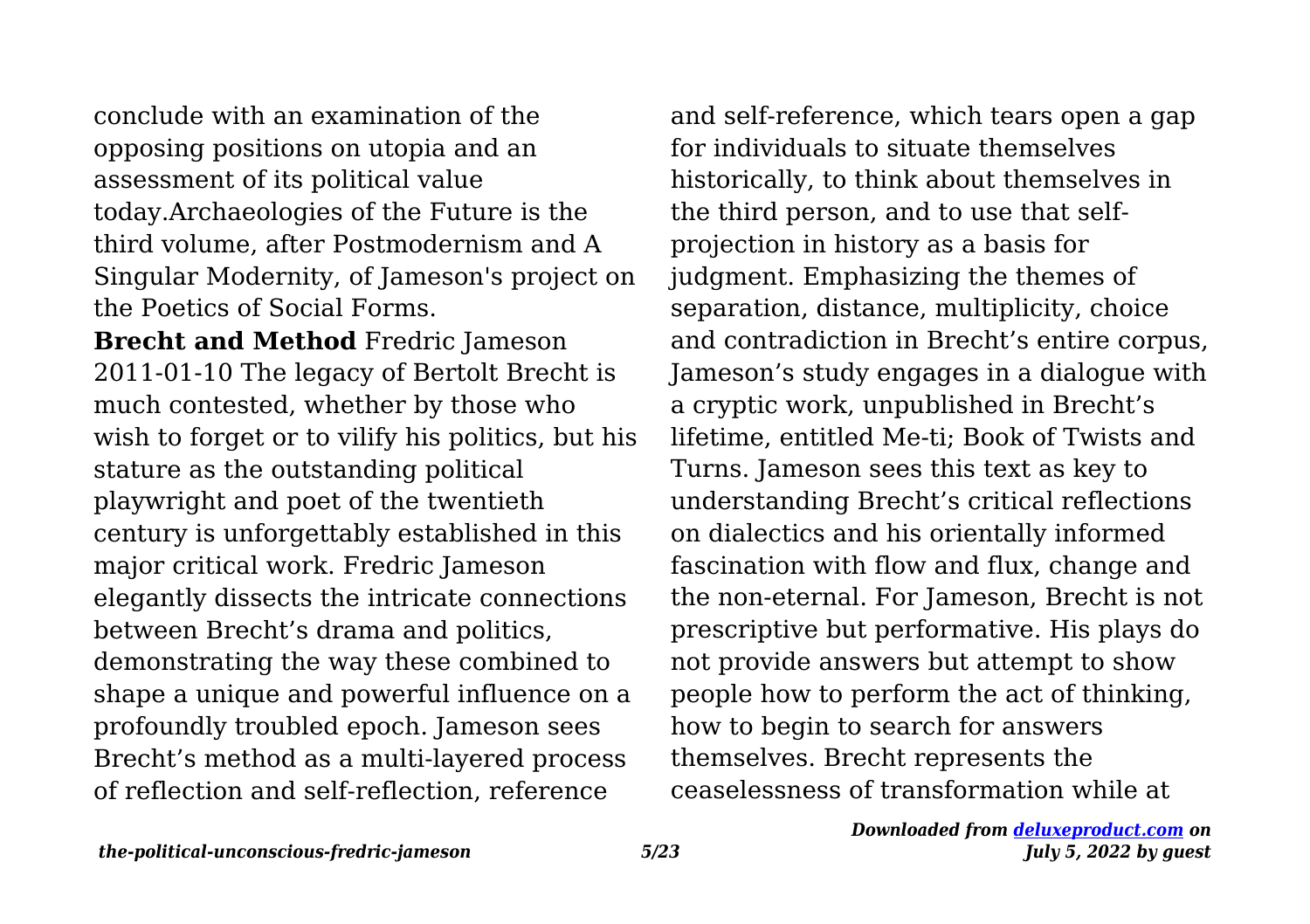the same time alienating it, interrupting it, making it comprehensible by making it strange. And thereby, in breaking it up by analysis, the possibility emerges of its reconstitution under a new law.

**Fredric Jameson** Sean Homer 2018-12-07 Fredric Jameson has been described as "probably the most important cultural critic writing in English today" and he is widely acknowledged as the foremost proponent for the tradition of critical theory known as Western Marxism.Yet his work has not been given the systematic review like other contemporary thinkers like Fooucault and Derrida. Fredric Jameson: Marxism, Hermeneutics, Postmodernism is a thoroughly up-to-date, detailed review and analysis of the work of this influential intellectual. Covering Jameson's work and thought from his early projects of form and history to his more recent engagements with postmodernism and cultural politics,

this synthesis offers a balanced assessment of his ideas, their development and their continuing influence.

**Sartre** Fredric Jameson 1984 First published in 1961, "Sartre: The Origins of a Style" is a striking attempt "not merely to analyze Sartre's work formally, from an aesthetic perspective but above all to replace Sartre in literary history itself." As a study of Sartre's writings this work articulates the antagonism between the modernist tradition and Sartrean narrative or stylistic procedures. From the broader methodological perspective, Jameson turns around "the relationship between narrative and narrative closure, the possibility of storytelling, and the kinds of experience- social and existential--structurally available in a given social formation." Allegory and Ideology Fredric Jameson 2020-11-17 Fredric Jameson takes on the allegorical form Works do not have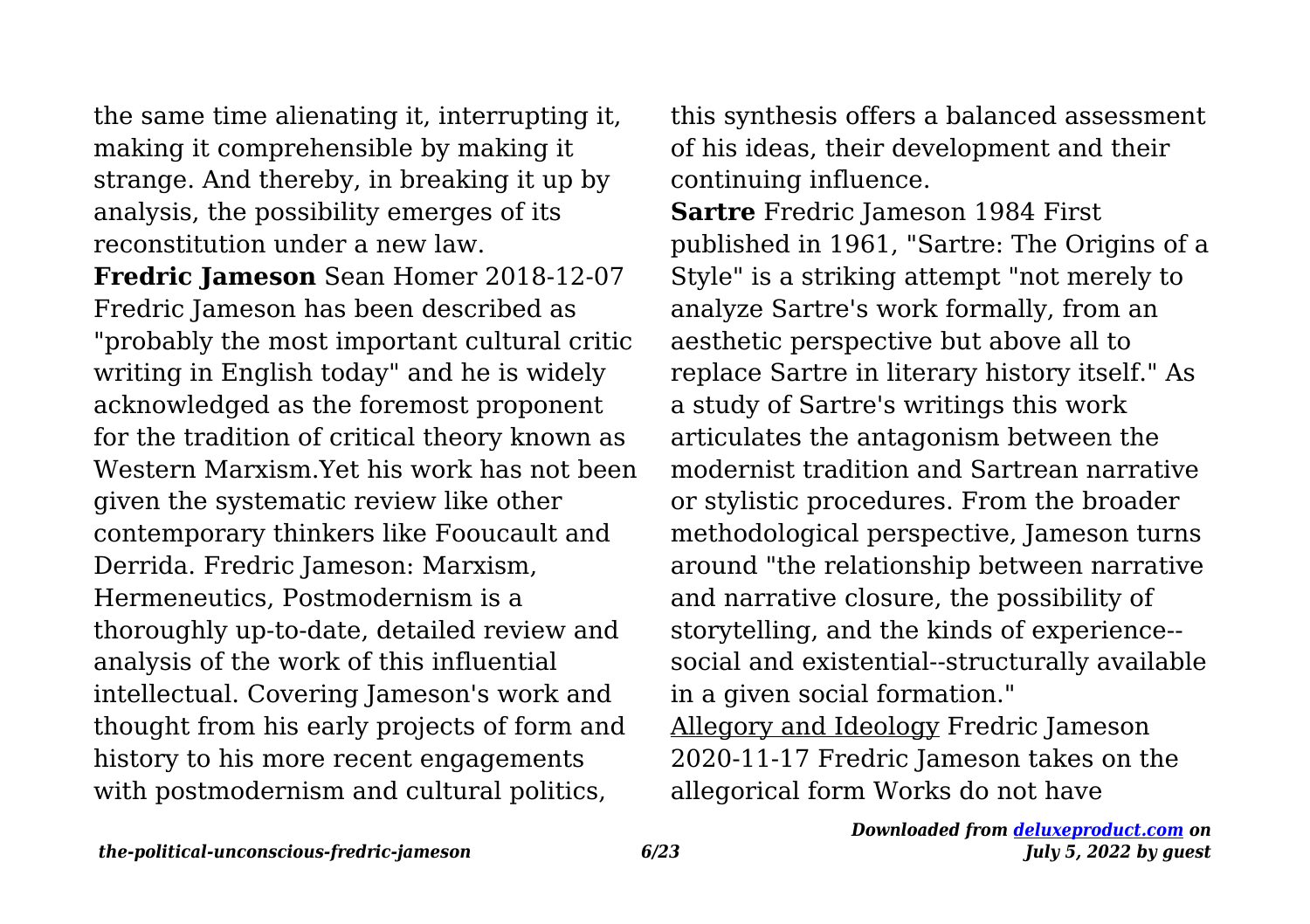meanings, they soak up meanings: a work is a machine for libidinal investments (including the political kind). It is a process that sorts incommensurabilities and registers contradictions (which is not the same as solving them!) The inevitable and welcome conflict of interpretations - a discursive, ideological struggle - therefore needs to be supplemented by an account of this simultaneous processing of multiple meanings, rather than an abandonment to liberal pluralisms and tolerant (or intolerant) relativisms. This is not a book about "method", but it does propose a dialectic capable of holding together in one breath the heterogeneities that reflect our biological individualities, our submersion in collective history and class struggle, and our alienation to a disembodied new world of information and abstraction. Eschewing the arid secularities of philosophy, Walter Benjamin once recommended the

alternative of the rich figurality of an older theology; in that spirit we here return to the antiquated Ptolemaic systems of ancient allegory and its multiple levels (a proposal first sketched out in The Political Unconscious); it is tested against the epic complexities of the overtly allegorical works of Dante, Spenser and the Goethe of Faust II, as well as symphonic form in music, and the structure of the novel, postmodern as well as Third-World: about which a notorious essay on National Allegory is here reprinted with a theoretical commentary; and an allegorical history of emotion is meanwhile rehearsed from its contemporary, geopolitical context. **Political Unconscious of Architecture** Nadir Lahiji 2011 Bringing together a team of leading scholars this book critically examines the important contribution made by eminent cultural and literary critic Fredric Jameson. This book breaks new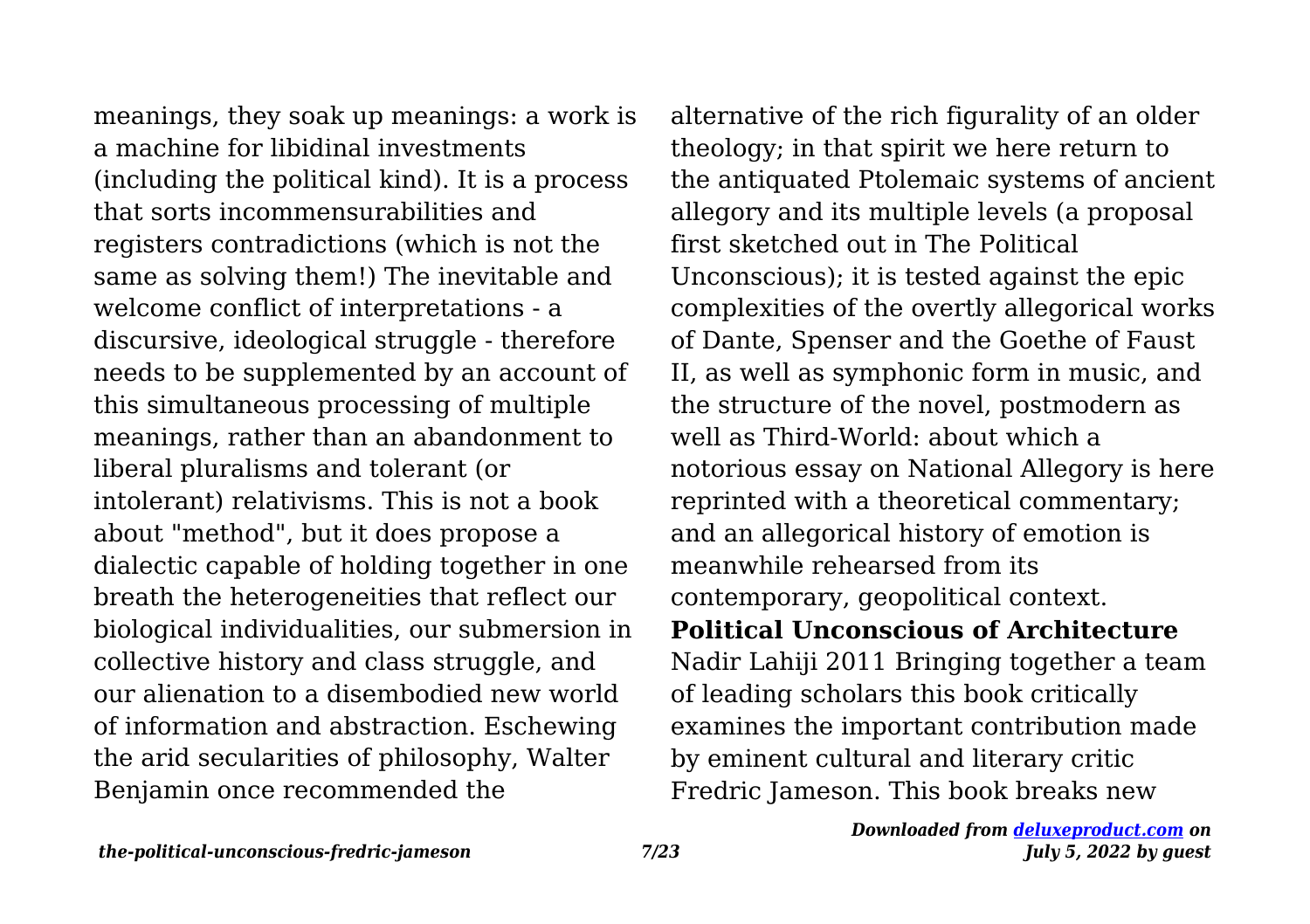ground in architectural criticism and offers insights into the interrelationships between politics, culture, space, and architecture. Fredric Jameson himself provides an afterword.

The Benjamin Files Fredric Jameson 2022-03-22 Jameson's first full-length engagement with Walter Benjamin's work. The Benjamin Files offers a comprehensive new reading of all of Benjamin's major works and a great number of his shorter book reviews, notes and letters. Its premise is that Benjamin was an anti-philosophical, anti-systematic thinker whose conceptual interests also felt the gravitational pull of his vocation as a writer. What resulted was a coexistence or variety of language fields and thematic codes which overlapped and often seemed to contradict each other: a view which will allow us to clarify the much-debated tension in his works between the mystical or theological side of Benjamin

and his political or historical inclination. The three-way tug of war over his heritage between adherents of his friends Scholem, Adorno and Brecht, can also be better grasped from this position, which gives the Brechtian standpoint more due than most influential academic studies. Benjamin's corpus is an anticipation of contemporary theory in the priority it gives language and representation over philosophical or conceptual unity; and its political motivations are clarified by attention to the omnipresence of History throughout his writing, from the shortest articles to the most ambitious projects. His explicit program – "to transfer the crisis into the heart of language" or, in other words, to detect class struggle at work in the most minute literary phenomena – requires the reader to translate the linguistic or representational literary issues that concerned him back into the omnipresent

*the-political-unconscious-fredric-jameson 8/23*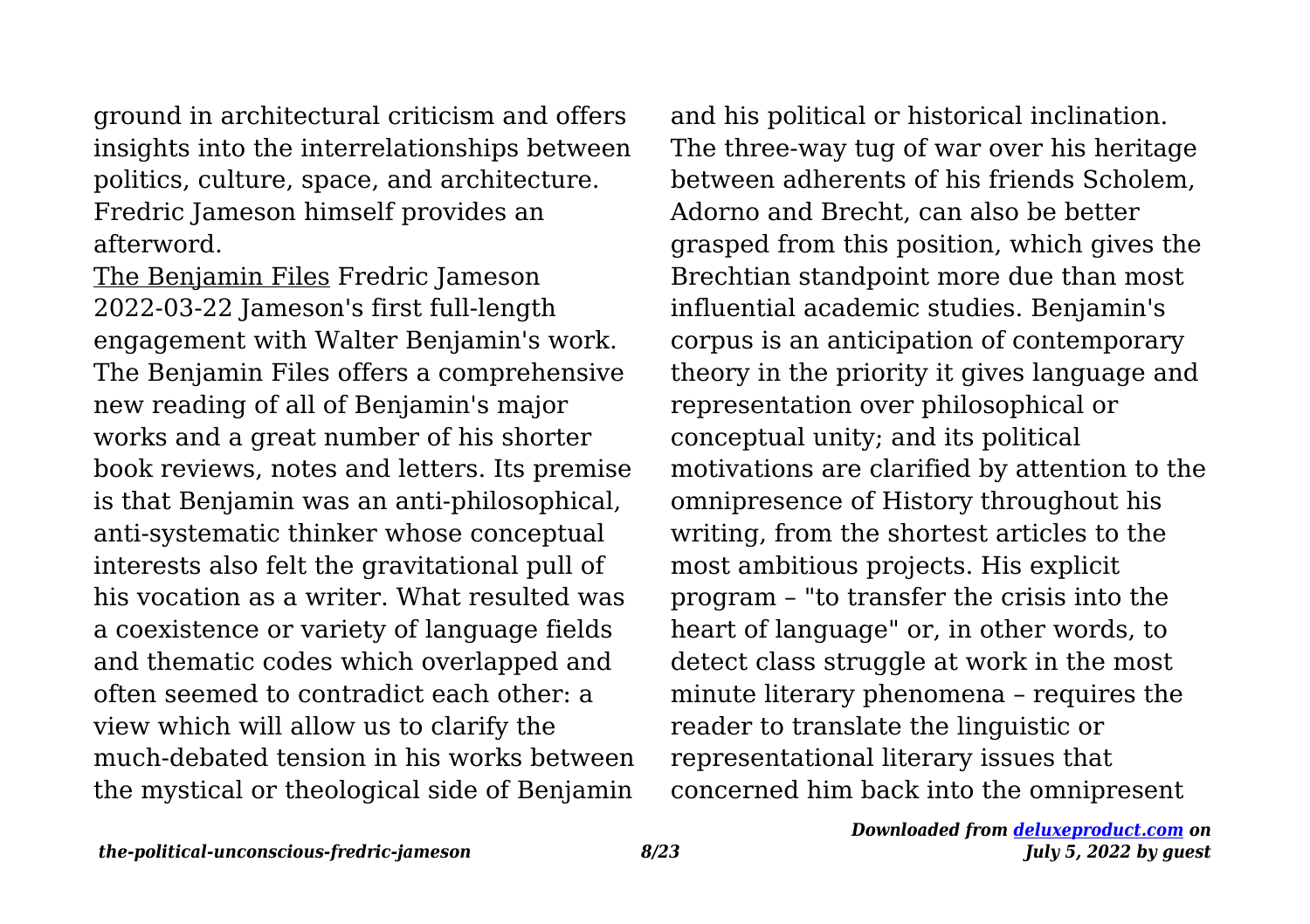but often only implicitly political ones. But the latter are those of another era, to which we must gain access, to use one of Benjamin's favorite expressions. *Valences of the Dialectic* Fredric Jameson 2009 One of the most accomplished literary and cultural critics in the world, Fredric Jameson returns to the philosophy of the dialectic in a grand and nuanced study of the concept and those who have developed it. The question of the dialectic remains at the center of contemporary theoretical debates: Is it Hegelian and idealistic? To what degree is it central to Marxism? Is a materialist dialectic really possible? How damaging are the "poststructuralist" critiques of the dialectic by Deleuze, and Laclau and Mouffe? Valences of the Dialectic addresses these questions, and studies individual thinkers both dialectical and anti-dialectical, from Hegel and Fichte to Heidegger, Sartre, Derrida, Deleuze and

Lacan.

Fredric Jameson Robert T. Tally Jr. 2014-06-20 Fredric Jameson is the most important Marxist critic in the world today. While consistently operating at the cutting edge of literary and cultural studies, Jameson has remained committed to seemingly old-fashioned philosophical discourses, most notably dialectical criticism and utopian thought. In Fredric Jameson: The Project of Dialectical Criticism, Robert Tally surveys Jameson's entire oeuvre, from his early studies of Sartre and formal criticism through his engagements with postmodernism and globalisation to his recent readings of Hegel, Marx and the valences of the dialectic. The book is both a comprehensive critical guide to Jameson's theoretical project and itself a convincing argument for the power of dialectical criticism to understand the world today.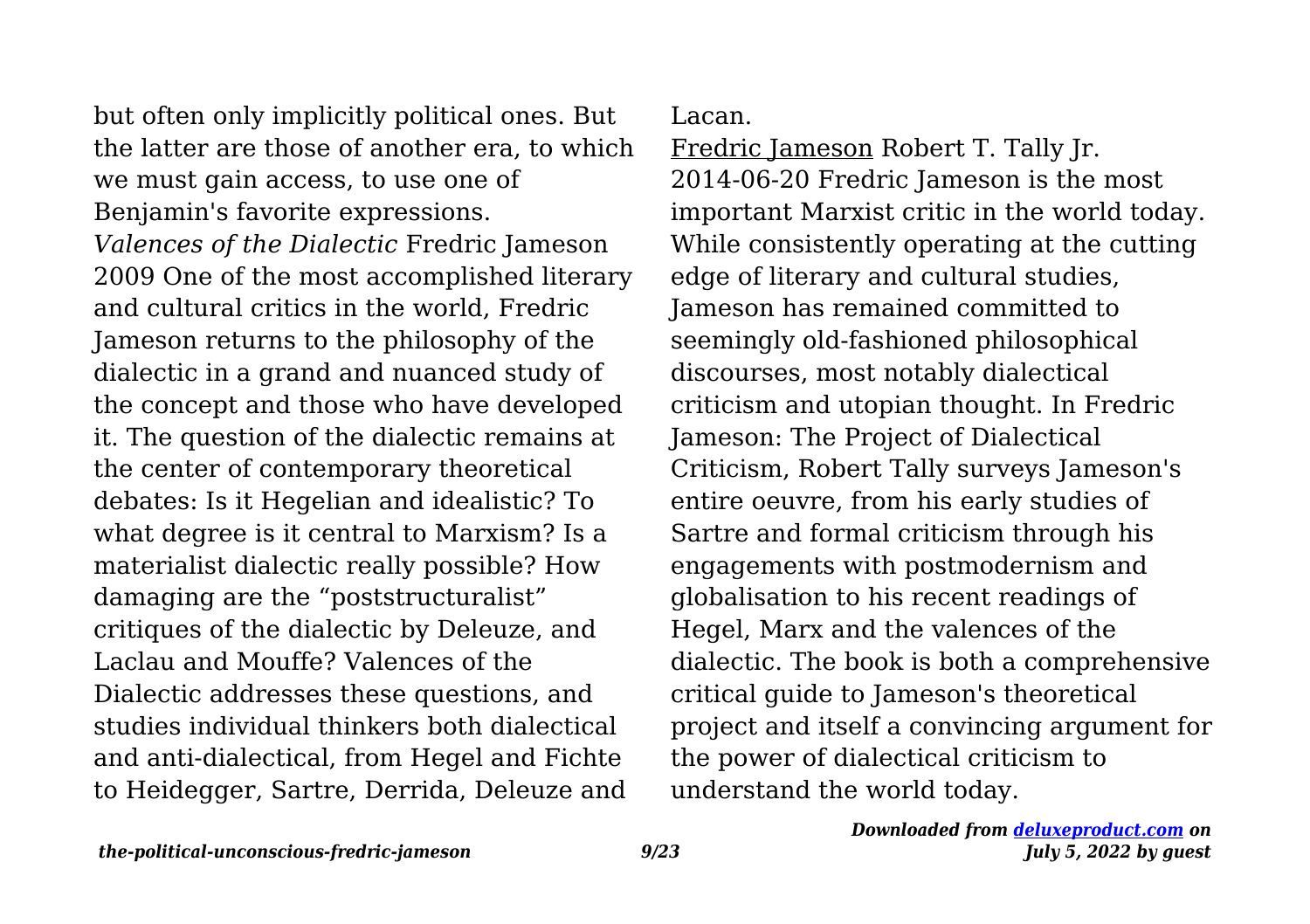**Marxism and Form** Fredric Jameson 2016-11-22 For more than thirty years, Fredric Jameson has been one of the most productive, wide-ranging, and distinctive literary theorists in the United States and the Anglophone world. Marxism and Form provided a pioneering account of the work of the major European Marxist theorists--T. W. Adorno, Walter Benjamin, Herbert Marcuse, Ernst Bloch, Georg Lukács, and Jean-Paul Sartre--work that was, at the time, largely neglected in the Englishspeaking world. Through penetrating readings of each theorist, Jameson developed a critical mode of engagement that has had tremendous in.uence. He provided a framework for analyzing the connection between art and the historical circumstances of its making--in particular, how cultural artifacts distort, repress, or transform their circumstances through the abstractions of aesthetic form. Jameson's

presentation of the critical thought of this Hegelian Marxism provided a stark alternative to the Anglo-American tradition of empiricism and humanism. It would later provide a compelling alternative to poststructuralism and deconstruction as they became dominant methodologies in aesthetic criticism. One year after Marxism and Form, Princeton published Jameson's The Prison-House of Language (1972), which provided a thorough historical and philosophical description of formalism and structuralism. Both books remain central to Jameson's main intellectual legacy: describing and extending a tradition of Western Marxism in cultural theory and literary interpretation.

## **The Political Unconscious of**

**Architecture** Nadir Lahiji 2016-02-24 Thirty years have passed since eminent cultural and literary critic Fredric Jameson wrote his classic work, The Political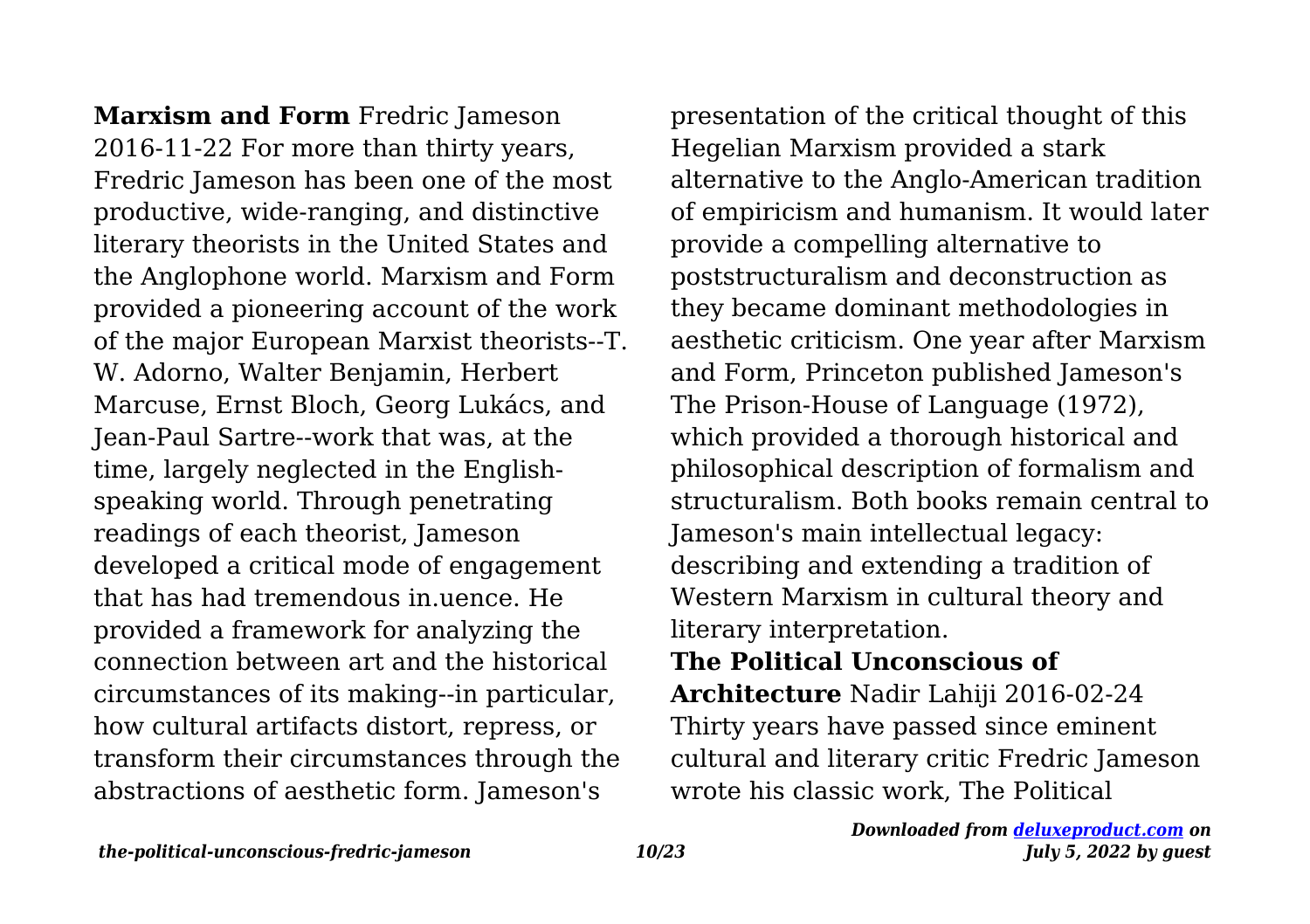Unconscious: Narrative as a Socially Symbolic Act, in which he insisted that 'there is nothing that is not social and historical - indeed, that everything is "in the last analysis" political'. Bringing together a team of leading scholars including Slavoj Zizek, Joan Ockman, Jane Rendell, and Kojin Karatani, this book critically examines the important contribution made by Jameson to the radical critique of architecture over this period, highlighting its continued importance to contemporary architecture discourse. Jameson's notion of the 'political unconscious' represents one of the most powerful notions in the link between aesthetics and politics in contemporary discourse. Taking this, along with other key concepts from Jameson, as the basis for its chapters, this anthology asks questions such as: Is architecture a place to stage 'class struggle'?, How can architecture act against the conditions that

'affirmatively' produce it? What does 'the critical', and 'the negative', mean in the discourse of architecture? and, How do we prevent architecture from participating in the reproduction of the cultural logic of late capitalism? This book breaks new ground in architectural criticism and offers insights into the interrelationships between politics, culture, space, and architecture and, in doing so, it acts as a counter-balast to the current trend in architectural research where a general aestheticization dominates the discourse.

**The Political Unconscious** Fredric Jameson 2015-03-03 Fredric Jameson, in The Political Unconscious, opposes the view that literary creation can take place in isolation from its political context. He asserts the priority of the political interpretation of literary texts, claiming it to be at the center of all reading and understanding, not just a supplement or

*the-political-unconscious-fredric-jameson 11/23*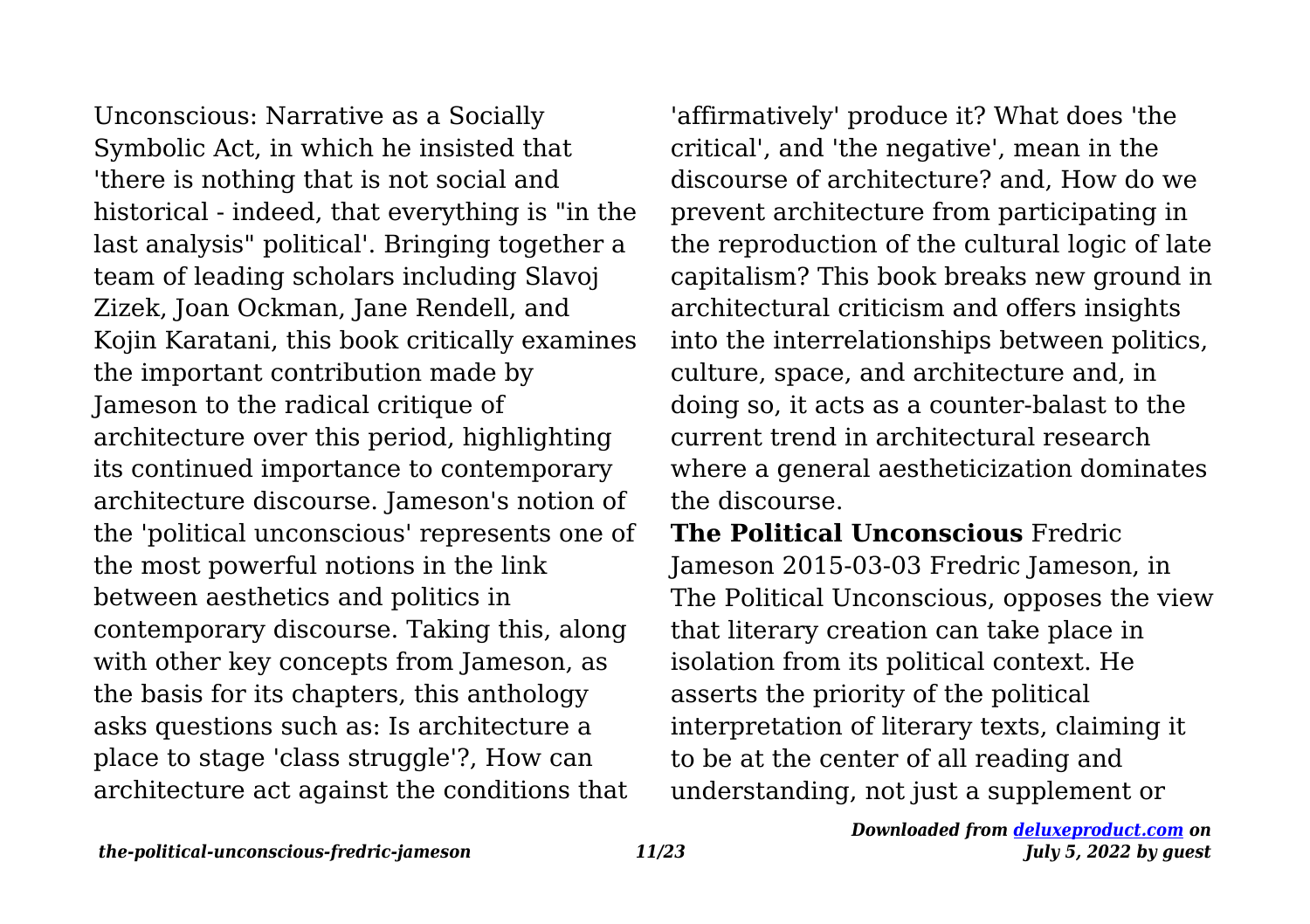auxiliary to other methods current today. Jameson supports his thesis by looking closely at the nature of interpretation. Our understanding, he says, is colored by the concepts and categories that we inherit from our culture's interpretive tradition and that we use to comprehend what we read. How then can the literature of other ages be understood by readers from a present that is culturally so different from the past? Marxism lies at the foundation of Jameson's answer, because it conceives of history as a single collective narrative that links past and present; Marxist literary criticism reveals the unity of that uninterrupted narrative. Jameson applies his interpretive theory to nineteenth- and twentieth-century texts, including the works of Balzac, Gissing, and Conrad. Throughout, he considers other interpretive approaches to the works he discusses, assessing the importance and limitations of methods as

different as Lacanian psychoanalysis, semiotics, dialectical analysis, and allegorical readings. The book as a whole raises directly issues that have been only implicit in Jameson's earlier work, namely the relationship between dialectics and structuralism, and the tension between the German and the French aesthetic traditions.

**Theory of Literature** Paul H. Fry 2012-04-24 Bringing his perennially popular course to the page, Yale University Professor Paul H. Fry offers in this welcome book a guided tour of the main trends in twentieth-century literary theory. At the core of the book's discussion is a series of underlying questions: What is literature, how is it produced, how can it be understood, and what is its purpose? Fry engages with the major themes and strands in twentieth-century literary theory, among them the hermeneutic circle, New

*the-political-unconscious-fredric-jameson 12/23*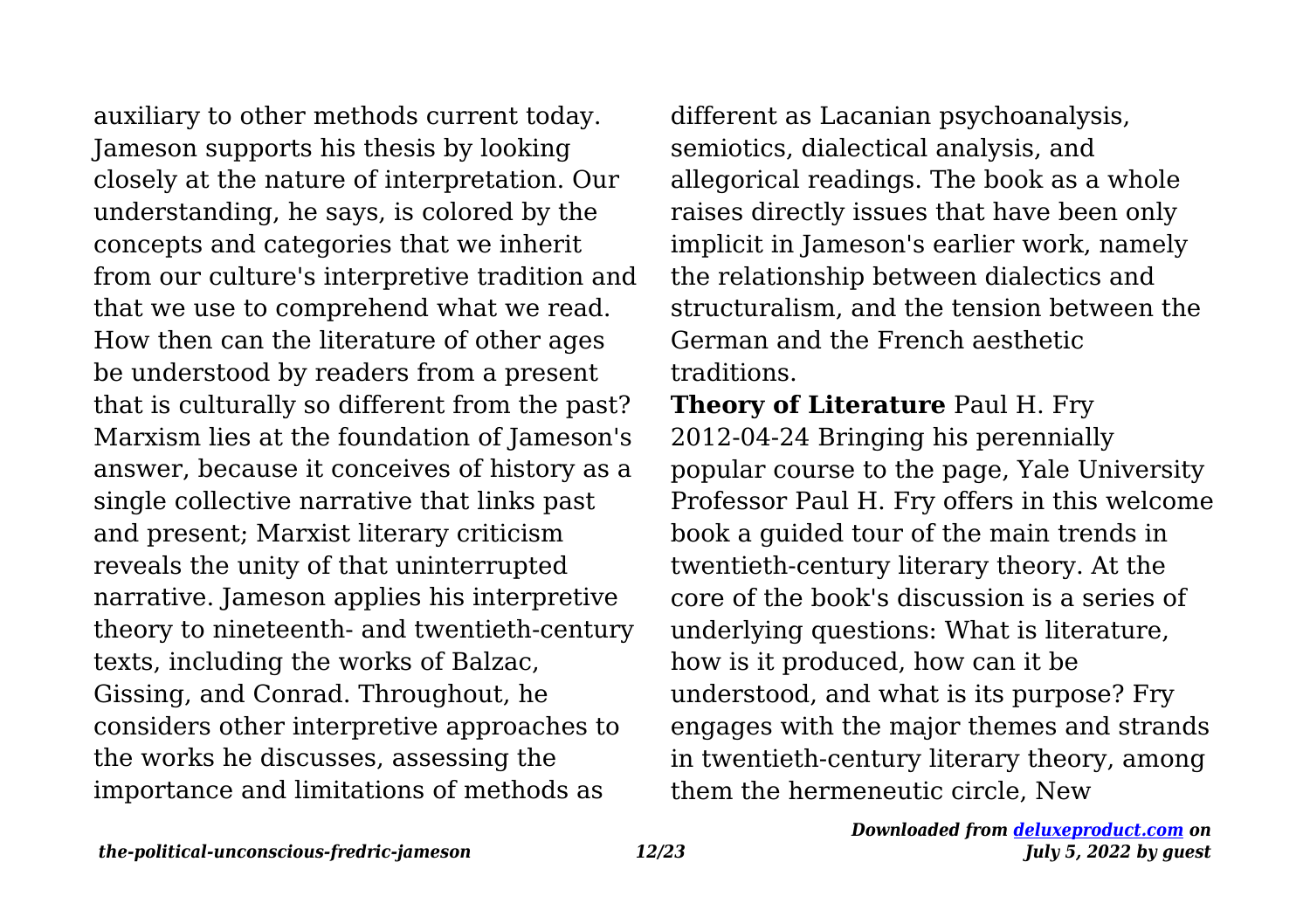Criticism, structuralism, linguistics and literature, Freud and fiction, Jacques Lacan's theories, the postmodern psyche, the political unconscious, New Historicism, the classical feminist tradition, African American criticism, queer theory, and gender performativity. By incorporating philosophical and social perspectives to connect these many trends, the author offers readers a coherent overall context for a deeper and richer reading of literature. **Signatures of the Visible** Frederic Jameson 2016-01-29 In such celebrated works as Postmodernism: The Cultural Logic of Late Capitalism, Fredric Jameson has established himself as one of America's most observant cultural commentators. In Signatures of the Visible, Jameson turns his attention to cinema - the artform that has replaced the novel as the defining cultural form of our time. Histori

Fredric Jameson: Live Theory Ian Buchanan

2006-12-27 Widely regarded as one of America's most important cultural theorists, Fredric Jameson has been at the forefront of the field of literary and cultural studies since the early 1970s. Author of The Political Unconscious: Narrative as a Socially Symbolic Act and Postmodernism, or, the Cultural Logic of Late Capitalism, Jameson is without doubt one of the leading intellectuals of our time. Fredric Jameson: Live Theory offers an invaluable and highly accessible introduction to the work of this important thinker. Ian Buchanan explores and illuminates how Jameson forms his concepts and how they operate, providing a fascinating account of Jameson's important and ongiong contributions to Critical Theory. The book provides a clear sense of his overall project and the marvellous productivity of his thinking. Motivated by a desire to inaugurate social change by illuminating the obstacles standing in its

*the-political-unconscious-fredric-jameson 13/23*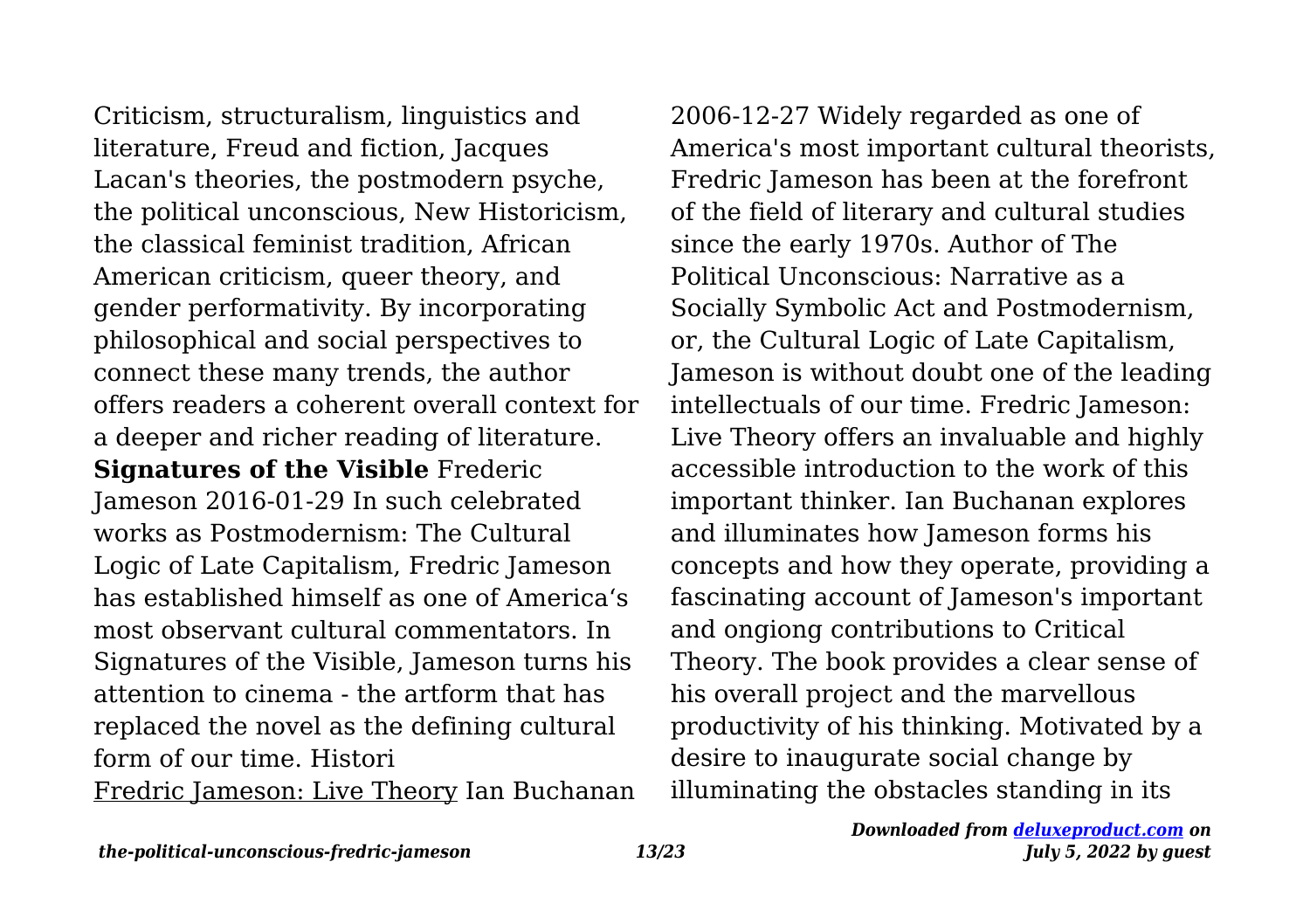way, the aim of Jameson's work is to dishabituate us from the comfortable feeling that modern life is enhanced by the global grip of capitalism. The book concludes with a new interview with Jameson himself, in which he discusses the key themes and issues in his work and future directions for the Jamesonian project. Thematically organised, clear and accessible, Fredric Jameson: Live Theory is a key resource for anyone studying this pioneering thinker.

**The Prison-House of Language** Fredric Jameson 2020-06-23 Fredric Jameson's survey of Structuralism and Russian Formalism is, at the same time, a critique of their basic methodology. He lays bare the presuppositions of the two movements, clarifying the relationship between the synchronic methods of Saussurean linguistics and the realities of time and history.

**The Success and Failure of Fredric Jameson** Steven Helmling 2001-01-01 A critical overview of the work of Fredric Jameson, with an emphasis on his notoriously difficult writing style. **The Antinomies Of Realism** Fredric Jameson 2013-10-08 The Antinomies of Realism is a history ofthe nineteenthcentury realist novel and its legacy told without a glimmer of nostalgia for artistic achievements that the movement of history makes it impossible to recreate. The works of Zola, Tolstoy, Pérez Galdós, and George Eliot are in the most profound sense inimitable, yet continue to dominate the novel form to this day. Novels to emerge since struggle to reconcile the social conditions of their own creation with the history of this mode of writing: the so-called modernist novel is one attempted solution to this conflict, as is the ever-more impoverished variety of commercial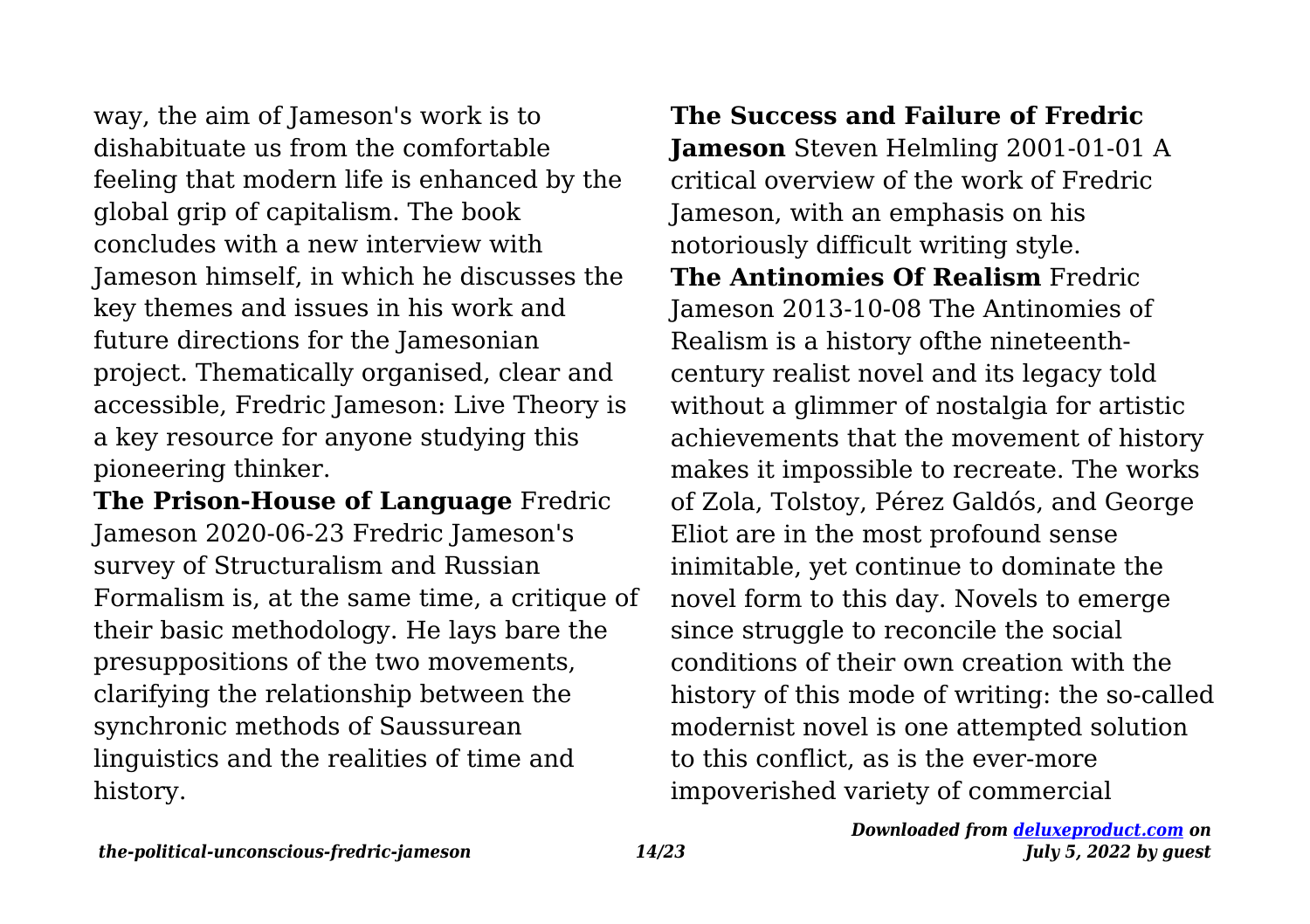narratives – what today's book reviewers dub "serious novels," which are an attempt at the impossible endeavor to roll back the past. Fredric Jameson examines the most influential theories of artistic and literary realism, approaching the subject himself in terms of the social and historical preconditions for realism's emergence. The realist novel combined an attention to the body and its states of feeling with a focus on the quest for individual realization within the confines of history. In contemporary writing, other forms of representation – for which the term "postmodern" is too glib – have become visible: for example, in the historical fiction of Hilary Mantel or the stylistic plurality of David Mitchell's novels. Contemporary fiction is shown to be conducting startling experiments in the representation of new realities of a global social totality, modern technological warfare, and historical

developments that, although they saturate every corner of our lives, only become apparent on rare occasions and by way of the strangest formal and artistic devices. In a coda, Jameson explains how "realistic" narratives survived the end of classical realism. In effect, he provides an argument for the serious study of popular fiction and mass culture that transcends lazy journalism and the easy platitudes of recent cultural studies.

**Jameson on Jameson** Fredric Jameson 2007-12-26 DIVA collection of interviews with Fredric Jameson over a 20 year period./div

*Representing Capital* Fredric Jameson 2014-01-07 Representing Capital, Fredric Jameson's first book-length engagement with Marx's magnum opus, is a unique work of scholarship that records the progression of Marx's thought as if it were a musical score. The textual landscape that emerges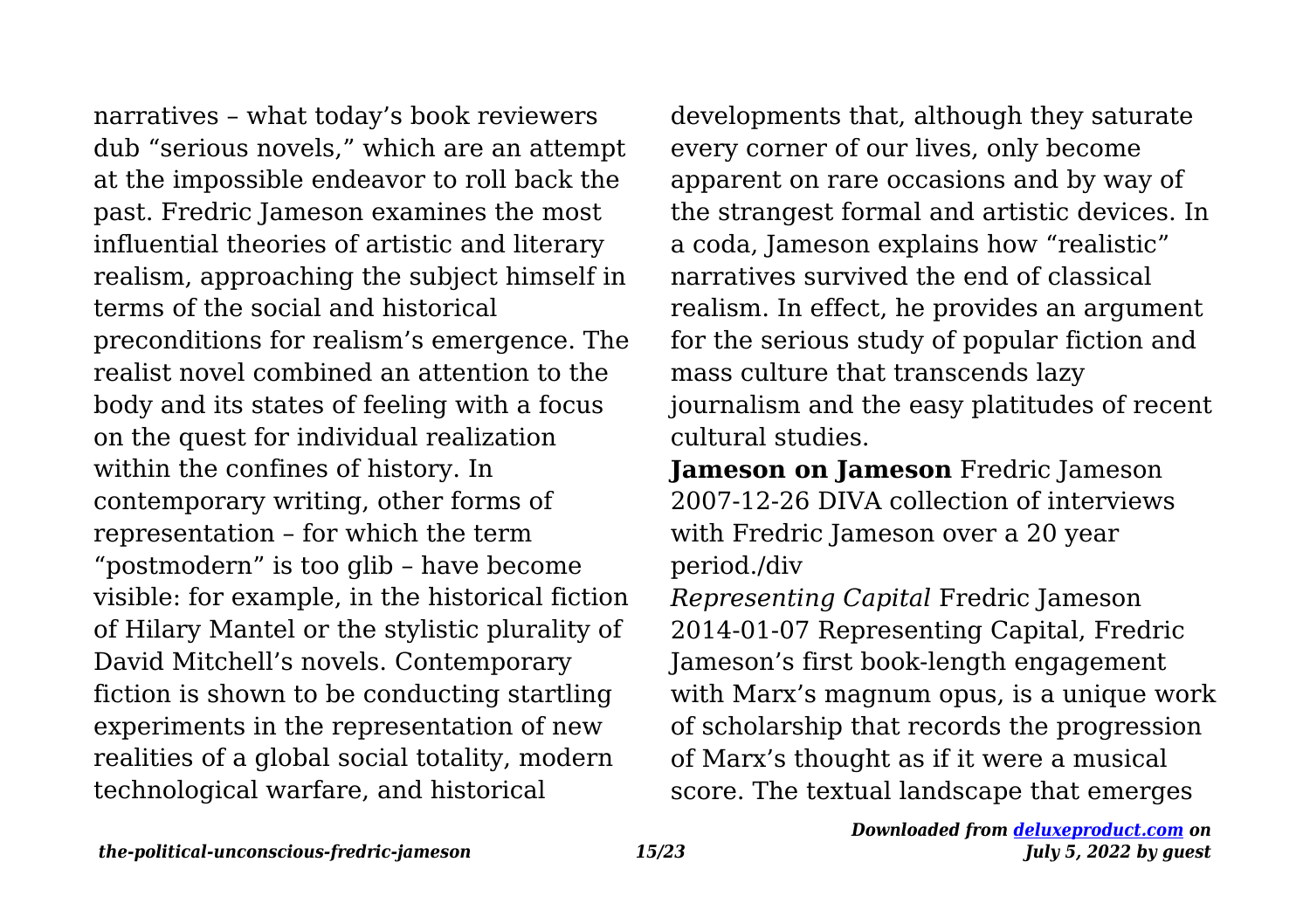is the setting for paradoxes and contradictions that struggle toward resolution, giving rise to new antinomies and a new forward movement. These immense segments overlap each other to combine and develop on new levels in the same way that capital itself does, stumbling against obstacles that it overcomes by progressive expansions, which are in themselves so many leaps into the unknown.

Jameson, Althusser, Marx William C. Dowling 1984

*The New Social Theory Reader* Steven Seidman 2001 This comprehensive reader will give undergraduate students a structured introduction to the writers and works which have shaped the exciting and yet daunting field of social theory.

Throughout the text, key figures are placed in debate with each other and the editorial introductions give an orienting overview of

the main points at stake and the areas of agreement and disagreement between the protagonists. The first section sets out some of the main schools of thought, including Habermas and Honneth on New Critical Theory, Bourdieu and Luhmann on Institutional Structuralism and Jameson and Hall on Cultural Studies. Thereafter the reader becomes issues based, looking at: \* Justice and Truth \* Nationalism, Multiculturalism, Globalisation \* gender, sexuality, race, post-coloniality The New SocialTheory Readeris an essential companion for students who will not just use it on their theory course but return to it again and again for theoretical foundations for substantive subjects and issues. **The Seeds of Time** Fredric Jameson 1994 Long considered the foremost American Marxist theorist, Fredric Jameson continues his investigation of postmodernism under

late capitalism in The Seeds of Time. In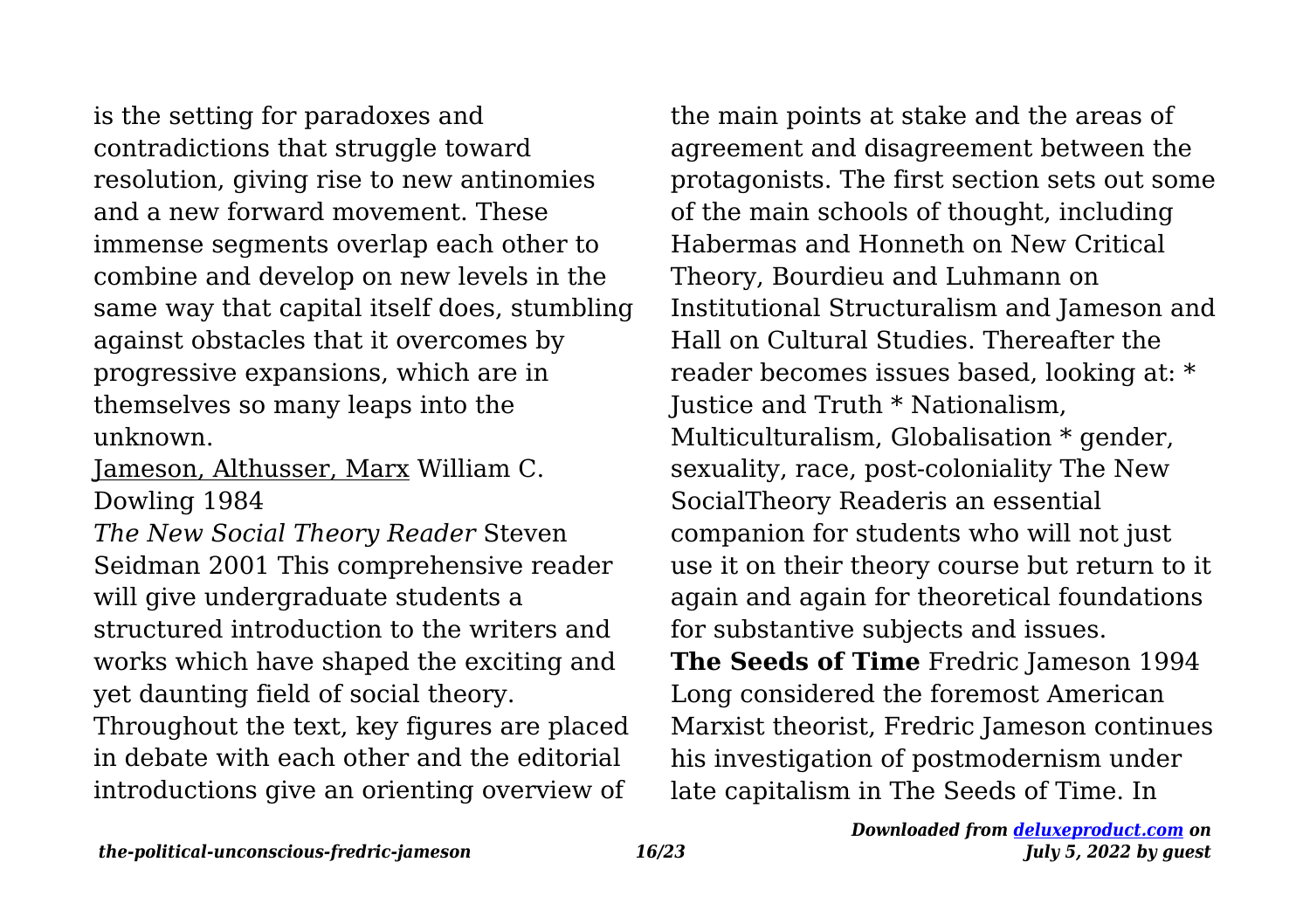three parts Jameson presents the problem of Utopia, attempting to diagnose the cultural present and to open a perspective on the future of a world that is all but impossible to predict with any certainty - "a telling of the future", as Jameson calls it, "with an imperfect deck". "The Antinomies of Postmodernity" highlights the seemingly unresolvable paradoxes of intellectual debate in the age of postmodernity. Jameson suggests that these paradoxes revolve around the idea of "nature", the terms of antifoundationalism and antiessentialism, and contemporary society's inability or refusal to consider the idea of Utopia. The chapter attempts to sketch the "unrepresentable exterior" of these debates - which is the locus of the future according to Jameson. In "Utopia, Modernism, and Death", Jameson meditates on the fascinating and terrifying Utopian fiction Chevengur, written in the 1920s by

the Soviet author Andrei Platonov. He discusses the unique character of Utopian visions in the Second World of communism, where commodity fetishism has not had as profound an effect on social relations as we have seen in the First World under late capitalism. The Seeds of Time continues in "The Constraints of Postmodernism" with an examination of contemporary architectural trends, in an attempt to suggest the limits of the postmodern. By delineating these limits, Jameson stakes out a prediction of the boundaries of postmodernity - the "unrepresentable exterior" approached in Part One - which we need to recognize and surpass. The Political Unconscious Fredric Jameson 2002  $\hat{a}\hat{\epsilon}$  Every now and then a book appears which is literally ahead of its time ... The Political Unconsciousis such a book ... it sets new standards of what a classic work is. $\hat{a} \in \mathbb{R}^m$   $\hat{a} \in \mathbb{C}^m$  Slavoj Zizek In this ground-

*the-political-unconscious-fredric-jameson 17/23*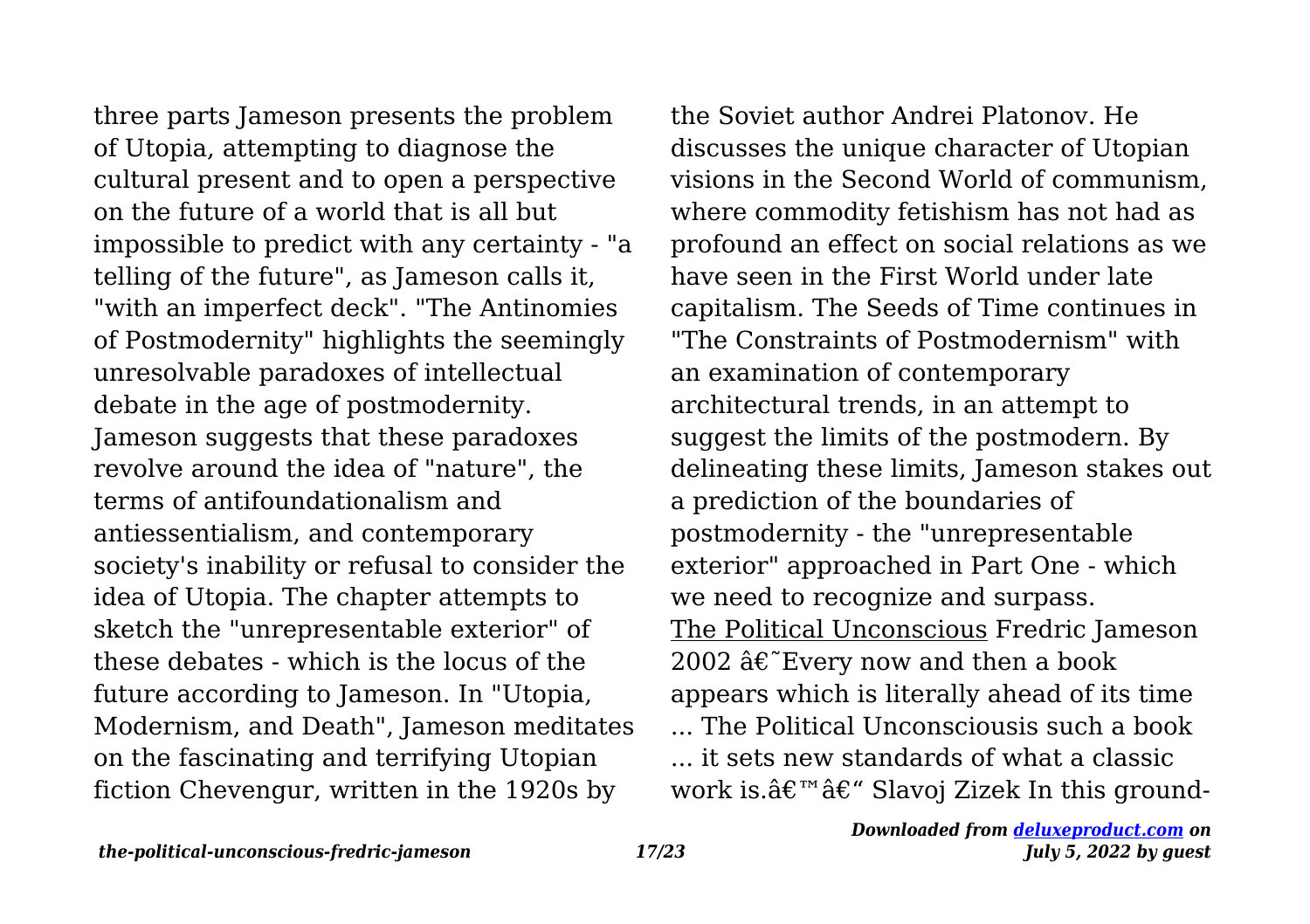breaking and influential study, Fredric Jameson explores the complex place and function of literature within culture. A landmark publication, The Political Unconscioustakes its place as one of the most meaningful works of the twentieth century. First published: 1983. Jameson, Althusser, Marx William C. Dowling 2016-10-22 Frederic Jameson is widely regarded as one of the most original and influential Marxist critics of the last decades. His most controversial work, The Political Unconscious, had an enormous impact on literary criticism and cultural studies. In Jameson, Althusser, Marx, first published in 1984, Professor Dowling sets out to provide the intellectual background needed for an understanding of Jameson's argument and its broader implications. He elucidates the unspoken assumptions that are the foundation of Jameson's thought assumptions about how the nature of

language, of interpretation and of culture and shows how Jameson attempts to subsume in an expanded Marxism the critical theories of Derrida, Foucault, Deleuze, Lacan and of structuralism and poststructuralism in general. This lively, concise book will be welcomed by anyone interested in current theoretical debates, in Marxist criticism, and in the wide-ranging implications of Marxist cultural theory for the social sciences, the arts and the study of history.

Formations of Pleasure Fredric Jameson 1983 "Formations of pleasure explores the social management of what we enjoy and the possiblilities for creating new forms of pleasure to displace existing ones. Focusing on a dazzling variety of cultural phenomena, the articles come up with some highly original and provocative answers."-- T.p. verso.

*Postmodernism, Or, The Cultural Logic of*

*Downloaded from [deluxeproduct.com](http://deluxeproduct.com) on July 5, 2022 by guest*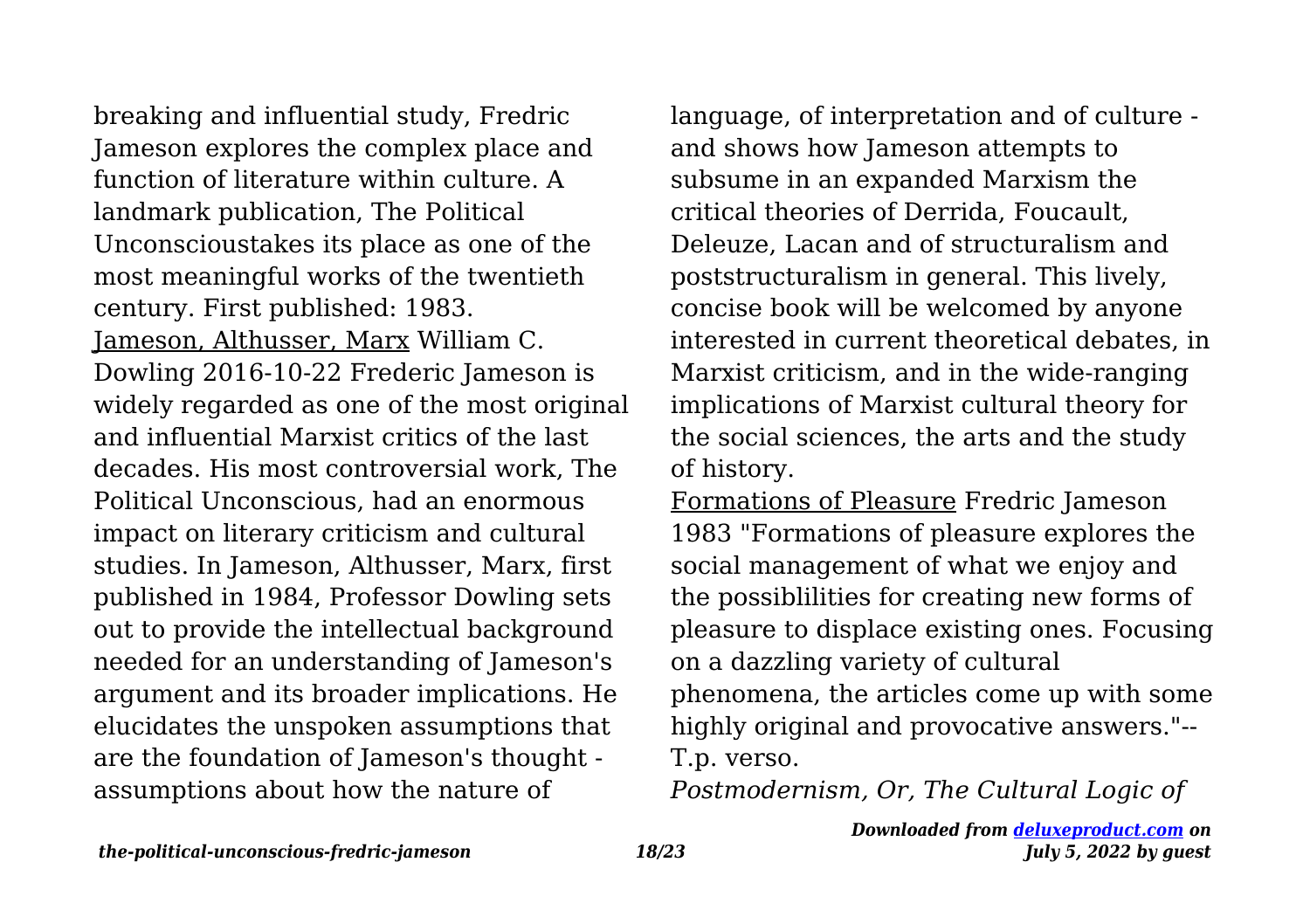*Late Capitalism* Fredric Jameson 1991 Proceedings of a symposium, held as a satellite meeting of the Second World Congress of Neuroscience, at the University of Bremen in August 1987. An overview of lesion-induced neural plasticity in such areas as the spinal cord; vertibular, oculomotor, visual, and olfactory systems; the cerebellum; and the cerebral cortex. Many diagrams, charts, and illustrations. Some implications for the general understanding of neural plasticity are discussed. The title essay was published in 1984 in New Left Review, and a number of the other essays presented here also appeared in previous publications, sometimes in an earlier form. Jameson (comparative literature, Duke. ) evaluates the concept of postmodernism and surveys developments in a wide range of fields- market ideology, architecture, painting, installment art, film, video art, literature.

Annotation copyrighted by Book News, Inc., Portland, OR

**The Modernist Papers** Fredric Jameson 2016-03-08 Cultural critic Fredric Jameson, renowned for his incisive studies of the passage of modernism to postmodernism, returns to the movement that dramatically broke with all tradition in search of progress for the first time since his acclaimed A Singular Modernity . The Modernist Papers is a tour de froce of anlysis and criticism, in which Jameson brings his dynamic and acute thought to bear on the modernist literature of the nineteenth and twentieth centuries. Jameson discusses modernist poetics, including intensive discussions of the work of Baudelaire, Rimbaud, Mallarmé, Wallace Stevens, Joyce, Proust, and Thomas Mann. He explores the peculiarties of the American literary field, taking in William Carlos Williams and the American epic, and

*the-political-unconscious-fredric-jameson 19/23*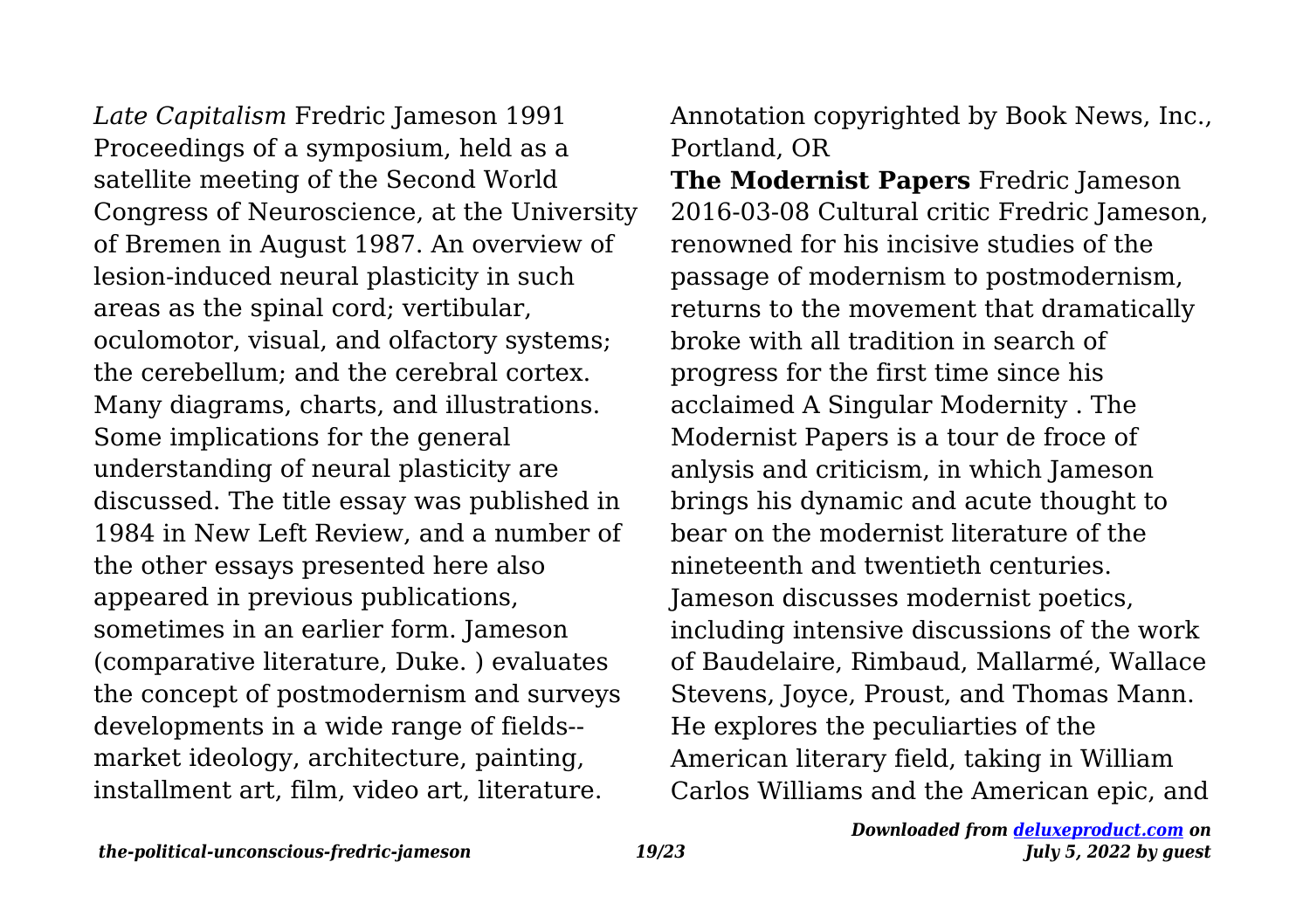examines the language theories of Gertrude Stein. Refusing to see modernism as simply a Western phenomenon he also pays close attention to its Japanese expression; while the complexities of a late modernist representation of twentieth-century politics are articulated in a concluding section on Peter Weiss's novel The Aesthetics of Resistance. Challenging our previous understanding of the literature of this pperiod, this monumental work will come to be regarded as the classic study of modernism.

**The Ideologies of Theory** Fredric Jameson 1988

**Fables of Aggression** Fredric Jameson 1981

**Fredric Jameson** Adam Roberts 2000-09-07 An invaluable introduction to the life and work of one of today's most important cultural critics. Studied on most undergraduate literary and cultural studies courses, Fredric Jameson's writing targets subjects from architecture to science fiction, cinema to global capitalism. Of his works, The Political Unconscious remains one of the most widely cited Marxist literary-theoretical texts, and 'Postmodernism, or the cultural logic of late capitalism', is amongst the most influential statements on the nature of post-modernity ever published. Adam Roberts offers an `ngaging introduction to this crucial figure, which will convince any student of contemporary theory that Jameson must be read.

**Fredric Jameson and Film Theory** Keith B. Wagner 2022-01-14 Frederic Jameson and Film Theory is the first collection of its kind, it assesses and critically responds to Fredric Jameson's remarkable contribution to film theory. The essays assembled explore key Jamesonian concepts—such as totality, national allegory, geopolitics,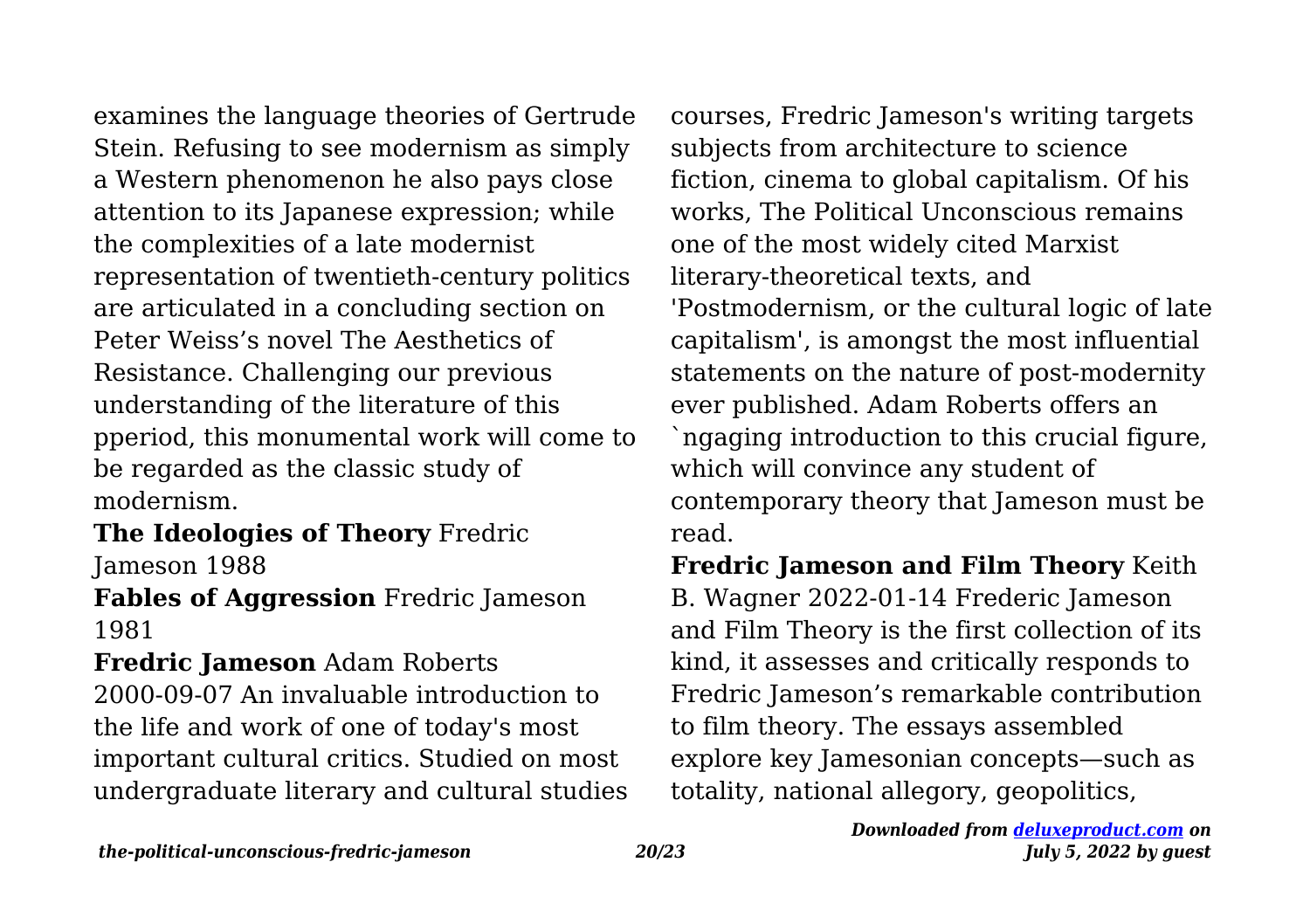globalization, representation, and pastiche—and his historical schema of realism, modernism, and postmodernism, considering, in both cases, how these can be applied, revised, expanded and challenged within film studies. Featuring essays by leading and emerging voices in the field, the volume probes the contours and complexities of neoliberal capitalism across the globe and explores world cinema's situation within these forces by deploying and adapting Jamesonian concepts, and placing them in dialogue with other theoretical paradigms. The result is an innovative and rigorously analytical effort that offers a range of Marxistinspired approaches towards cinemas from Asia, Latin America, Europe, and North America in the spirit of Jameson's famous rallying cry: 'always historicize!'. **The Geopolitical Aesthetic** Fredric Jameson 1995 Examines meanings and

functions of narrative in film. *Special Issue on Fredric Jameson* 1982 **The Jamesonian Unconscious** Clint Burnham 1995 Imagine Fredric Jameson—the world's foremost Marxist critic—kidnapped and taken on a joyride through the cultural ephemera, generational hype, and Cold War fallout of our post-post-contemporary landscape. In The Jamesonian Unconscious, a book as joyful as it is critical and insightful, Clint Burnham devises unexpected encounters between Jameson and alternative rock groups, new movies, and subcultures. At the same time, Burnham offers an extraordinary analysis of Jameson's work and career that refines and extends his most important themes. In an unusual biographical move, Burnham negotiates Jameson's major works—including Marxism and Form, The Political Unconscious, and Postmodernism, or, The Cultural Logic of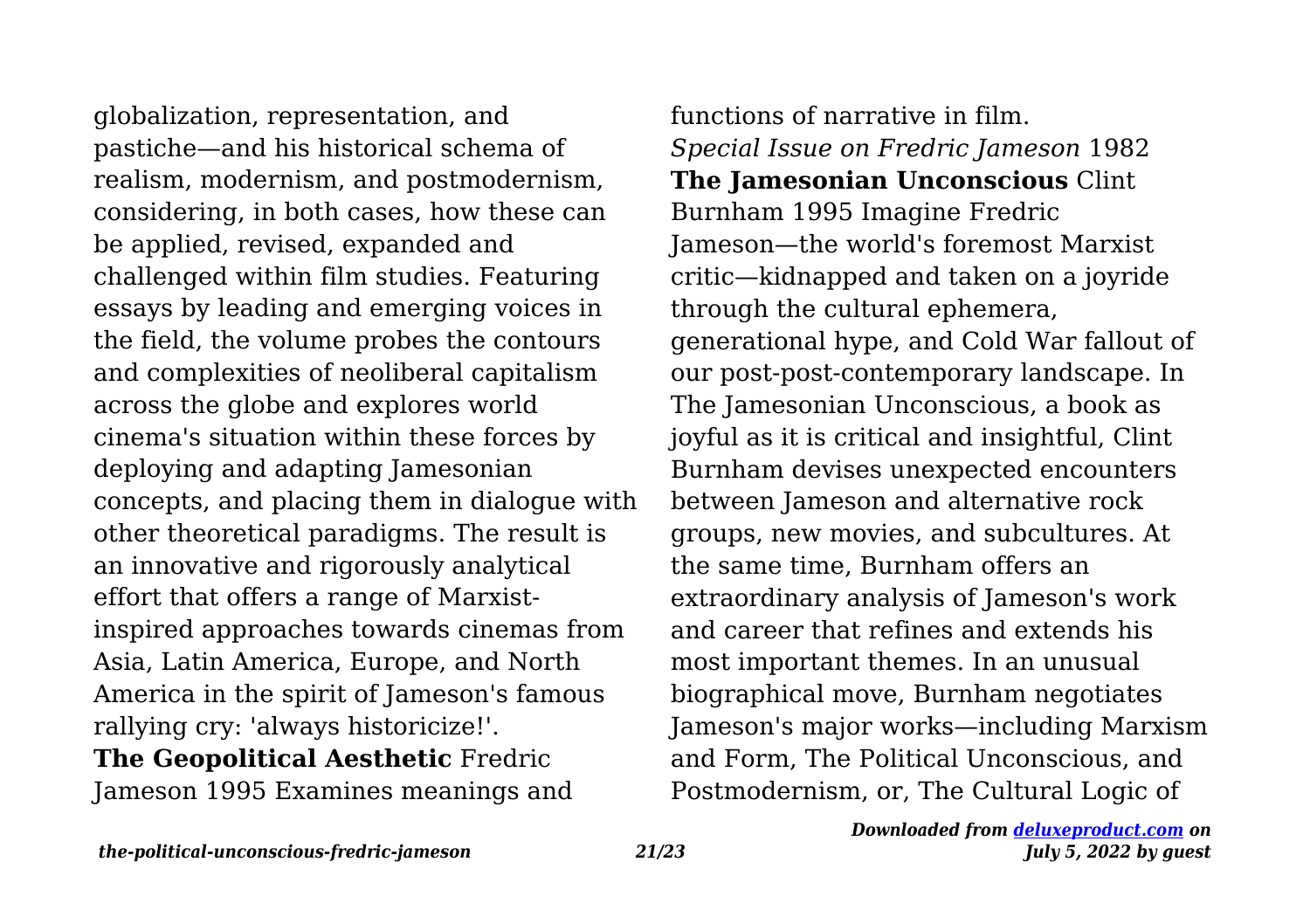Late Capitalism—by way of his own working-class, queer-ish, Gen-X background and sensibility. Thus Burnham's study draws upon an immense range of references familiar to the MTV generation, including Reservoir Dogs, theorists Slavoj Zizek and Pierre Bourdieu, The Satanic Verses, Language poetry, the collapse of state communism in Eastern Europe, and the indie band Killdozer. In the process, Burnham addresses such Jamesonian questions as how to imagine the future, the role of utopianism in capitalist culture, and the continuing relevance of Marxist theory. Through its redefinition of Jameson's work and compelling reading of the political present, The Jamesonian Unconscious defines the leading edge of Marxist theory. Written in a style by turns conversational, playful, and academic, this book will appeal to students and scholars of Marxism, critical theory, aesthetics, narratology, and

cultural studies, as well as the wide circle of readers who have felt and understood Jameson's influence.

Fredric Jameson Adam Roberts 2000-09-07 An invaluable introduction to the life and work of one of today's most important cultural critics. Studied on most undergraduate literary and cultural studies courses, Fredric Jameson's writing targets subjects from architecture to science fiction, cinema to global capitalism. Of his works, The Political Unconscious remains one of the most widely cited Marxist literary-theoretical texts, and 'Postmodernism, or the cultural logic of late capitalism', is amongst the most influential statements on the nature of post-modernity ever published. Adam Roberts offers an `ngaging introduction to this crucial figure, which will convince any student of contemporary theory that Jameson must be read.

*the-political-unconscious-fredric-jameson 22/23*